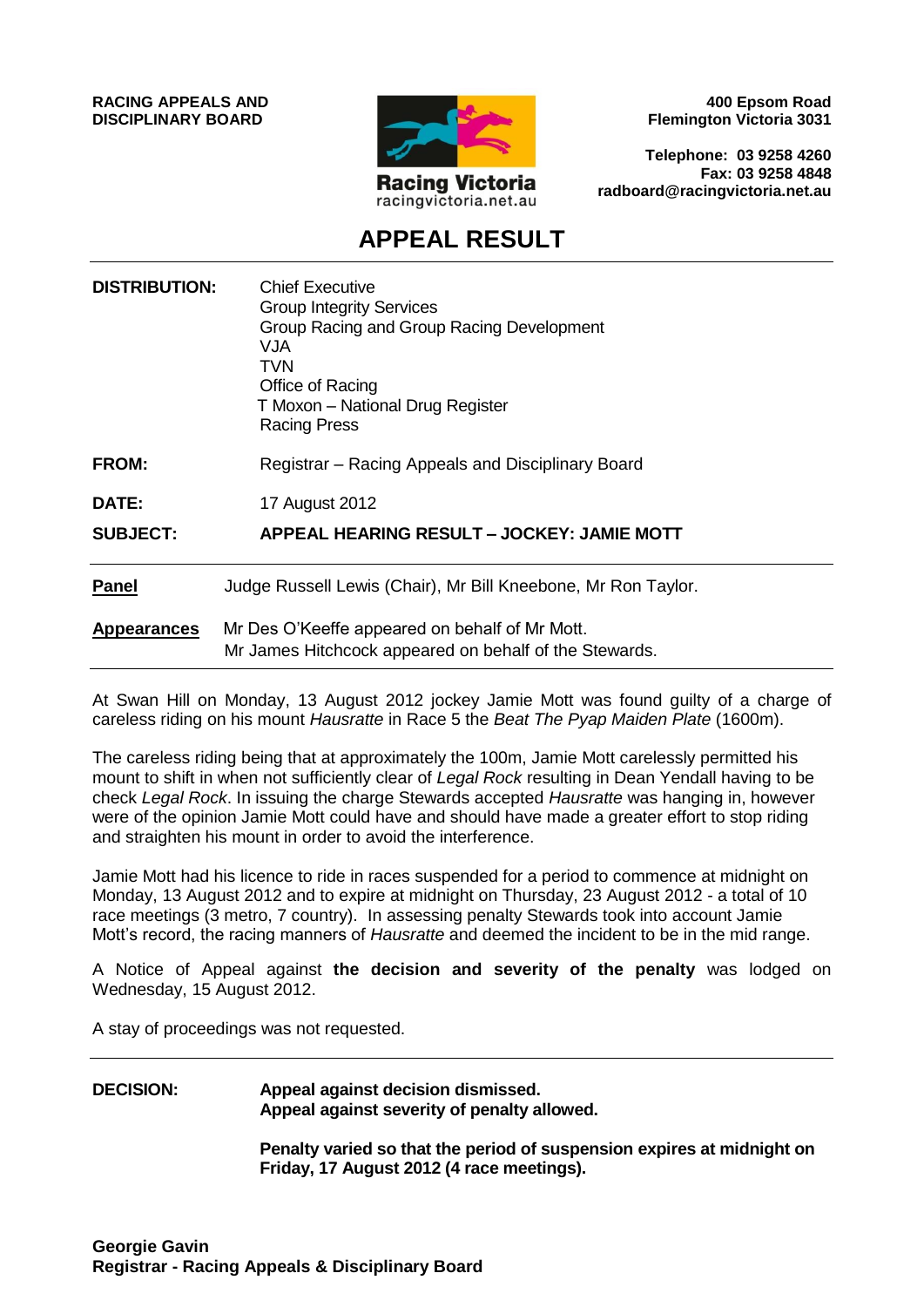# **TRANSCRIPT OF PROCEEDINGS**

## **RACING APPEALS AND DISCIPLINARY BOARD**

\_\_\_\_\_\_\_\_\_\_\_\_\_\_\_\_\_\_\_\_\_\_\_\_\_\_\_\_\_\_\_\_\_\_\_\_\_\_\_\_\_\_\_\_\_\_\_\_\_\_\_\_\_\_\_\_\_\_\_\_\_\_\_

**HIS HONOUR JUDGE R.P.L. LEWIS, Chairman MR W. KNEEBONE MR R. TAYLOR**

#### **EXTRACT OF PROCEEDINGS**

**DECISION**

# **IN THE MATTER OF THE BEAT THE PYAP MAIDEN PLATE OVER 1600 METRES AT SWAN HILL ON 13/8/12**

#### **JOCKEY: JAMIE MOTT**

#### **MELBOURNE**

#### **FRIDAY, 17 JULY 2012**

MR J. HITCHCOCK appeared on behalf of the RVL Stewards

MR D. O'KEEFFE appeared on behalf of the Appellant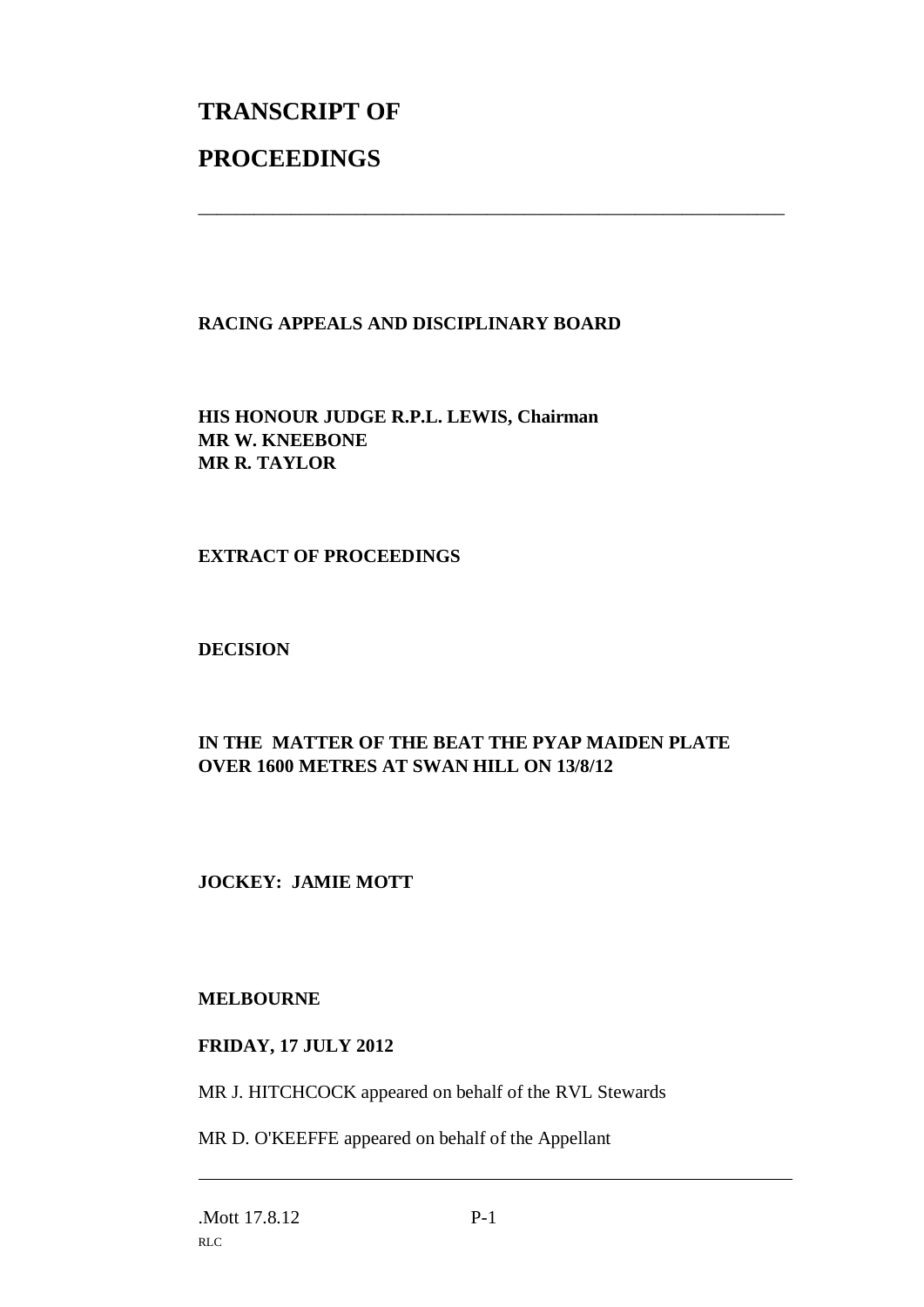CHAIRMAN: This is a case where the circumstances which confronted Jamie Mott bear heavily upon the question of whether he was careless. The Board is satisfied that the horse having its first start in blinkers was extremely wayward and proved a handful for even an experienced rider such as the Appellant.

The Board is satisfied that the Appellant is very conscious of the fact that the horse was hanging in badly but notwithstanding its behaviour, was always going to win the race. The Board is also satisfied that the Appellant well knew that unless he took steps to straighten the horse, he could or would cause interference to other runners.

The Board is satisfied that the Appellant did take remedial action by first riding hands and heels and putting extreme pressure on the offside rein. In the Board's view, the horse did respond for a couple of strides before resuming its inward course. The Board is satisfied that the use of the whip in the left hand failed to straighten the horse.

That being the case, and as the horse maintained its inward course towards Yendall's mount, the Appellant's only option was to put the whip away and use both hands on the reins. This he failed to do and the interference occurred. Immediately after the interference occurred, the Appellant used both hands on the reins and the horse responded.